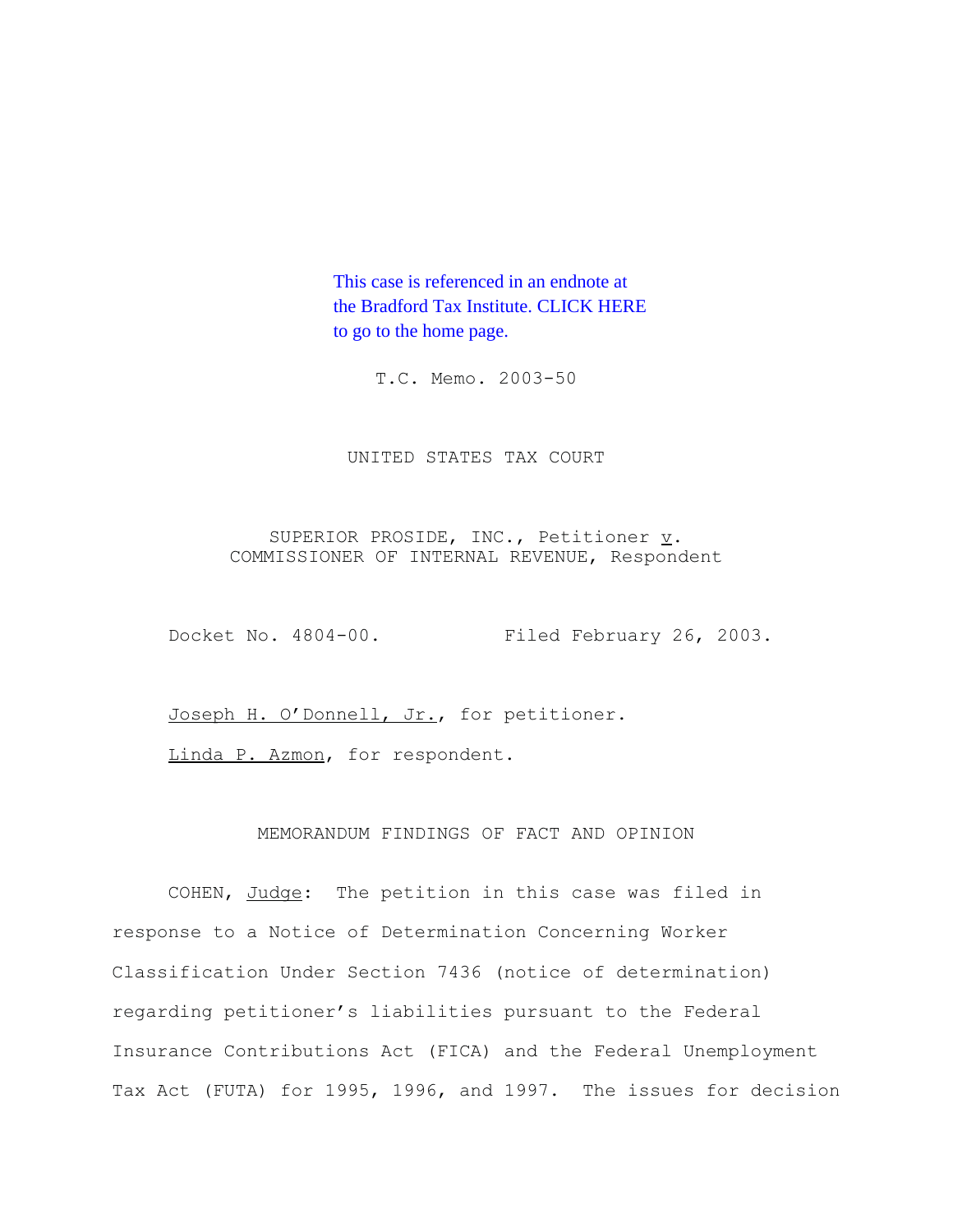are: (1) Whether Thomas L. Murdock (Murdock) was an employee of petitioner for Federal employment tax purposes during 1995 through 1997 and, if so, (2) whether petitioner is entitled to relief under section 530 of the Revenue Act of 1978, Pub. L. 95- 600, 92 Stat. 2885, as amended (Section 530).

Unless otherwise indicated, all section references are to the Internal Revenue Code in effect for the years in issue, and all Rule references are to the Tax Court Rules of Practice and Procedure. For convenience, FICA and FUTA taxes are collectively referred to as employment taxes.

#### FINDINGS OF FACT

Some of the facts have been stipulated, and the stipulated facts are incorporated in our findings by this reference.

#### Petitioner's Organization and Operations

Petitioner is an S corporation that was incorporated in Pennsylvania on or about September 21, 1987. At all relevant times, petitioner's principal place of business was located in Levittown, Pennsylvania.

Since its organization, petitioner has operated as a siding contractor and residential remodeling service. This activity was and is petitioner's only business and only source of income. Murdock has been the sole shareholder of petitioner from the time of its incorporation and throughout 1995, 1996, and 1997.

 $- 2 -$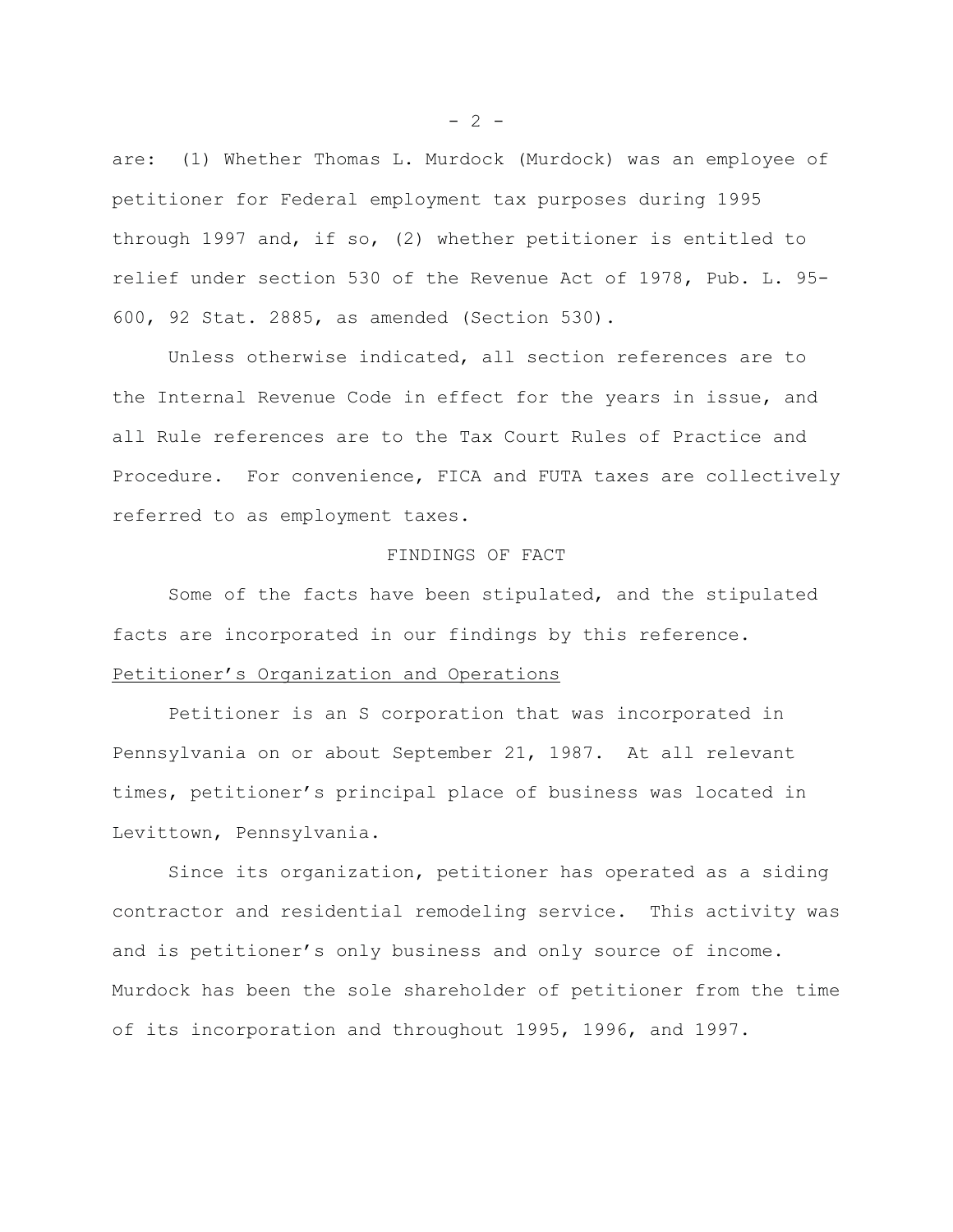Murdock has at all times also served as petitioner's president. During 1995, 1996, and 1997, Murdock performed the following services for petitioner: (1) Solicited business on behalf of petitioner; (2) ordered petitioner's supplies; (3) entered into verbal and/or written agreements on behalf of petitioner; (4) oversaw the finances of petitioner; (5) collected moneys owed petitioner; (6) managed petitioner; (7) obtained clients for petitioner; (8) hired and fired independent contractors on behalf of petitioner; (9) maintained customer satisfaction; and (10) supervised all work done on behalf of petitioner. No other person performed any services on behalf of petitioner.

During 1995, 1996, and 1997, petitioner did not make regular payments to Murdock for his services. Rather, Murdock obtained funds from petitioner as his needs arose. There were no set intervals at which Murdock would take these moneys from petitioner. Petitioner neither classified any payment as a dividend nor distributed any dividends to shareholders from 1995 through 1997.

#### Petitioner's Tax Reporting

Petitioner timely filed Forms 1120S, U.S. Income Tax Return for an S Corporation, and related schedules, for the 1987 through 1994 taxable years. On these returns, petitioner did not report

 $- 3 -$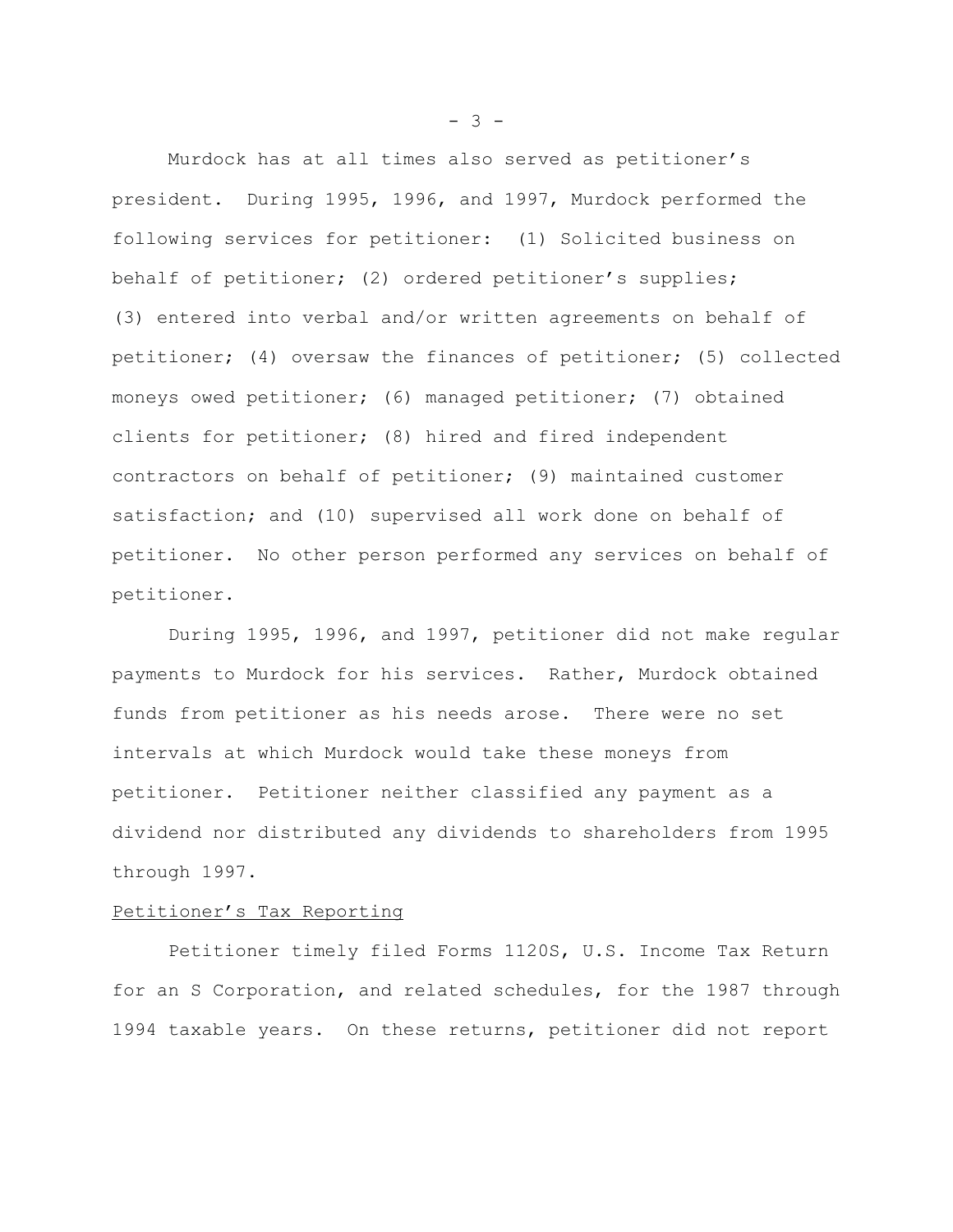treating Murdock, or any other individual, as an employee of petitioner.

Petitioner filed a Form 1120S for each of the years 1995, 1996, and 1997. Petitioner reported ordinary income from its trade or business of \$29,671.48, \$29,402.99, and \$41,668.75 for 1995, 1996, and 1997, respectively. Petitioner claimed no deduction either for compensation of officers or for salaries and wages. Schedules K-1, Shareholder's Share of Income, Credits, Deductions, etc., attached to the returns show \$29,671.46 for 1995, \$29,402.99 for 1996, and \$41,668.75 for 1997 as the pro rata share of, and as a property distribution other than a dividend to, Murdock. Petitioner's Forms 1120S were signed by Murdock as president and by Joseph M. Grey (Grey) as preparer.

During the period from 1995 to 1997, petitioner did not issue any Forms 1099-MISC, Miscellaneous Income, or Forms W-2, Wage and Tax Statement, to Murdock. Since petitioner's incorporation in 1987, petitioner has not reported paying Murdock a salary or wages for work he performed on behalf of petitioner.

Petitioner did not file a Form 941, Employer's Quarterly Federal Tax Return, for any quarters in 1995, 1996, or 1997 or a Form 940, Employer's Annual Federal Unemployment (FUTA) Tax Return, for 1995, 1996, or 1997. Throughout this period, petitioner did not treat any individual as an employee.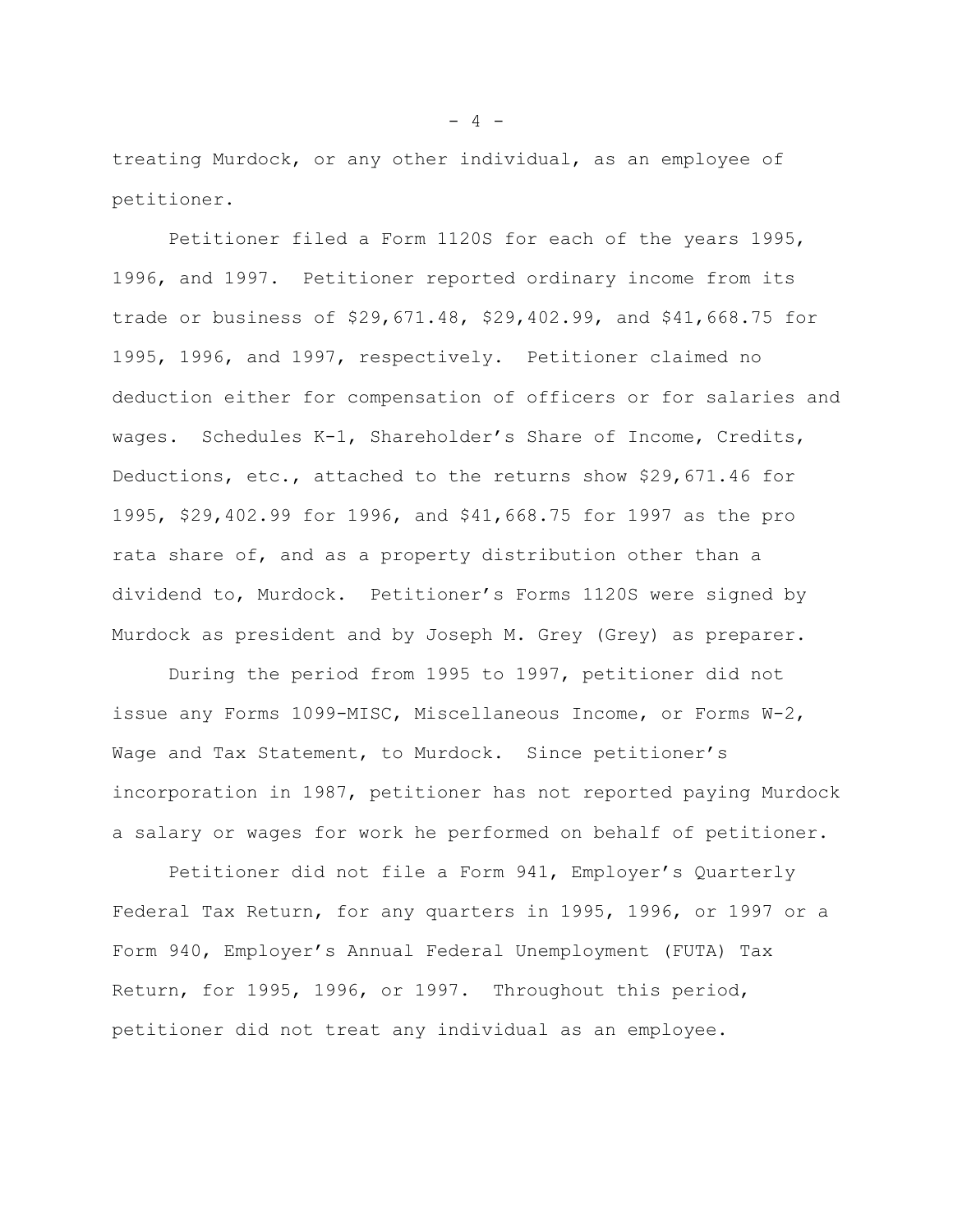#### Murdock's Tax Reporting

For each of the years 1995, 1996, and 1997, Murdock and his wife filed a joint Form 1040, U.S. Individual Income Tax Return. On these returns, Murdock reported as ordinary income from "Rental real estate, royalties, partnerships, S corporations, trusts, etc." \$29,671.48, \$29,402.99, and \$41,668.75 for 1995, 1996, and 1997, respectively. Attached Schedules E, Supplemental Income and Loss, characterize the foregoing amounts as nonpassive income from Schedules K-1.

## The Notice of Determination

Prior to the audit underlying the instant case covering 1995, 1996, and 1997, respondent neither audited petitioner for employment tax purposes nor challenged petitioner's treatment of Murdock as other than an employee. Thereafter, on February 23, 2000, respondent sent to petitioner the notice of determination at issue in this proceeding. The notice was based on a determination that Murdock was to be legally classified as an employee for purposes of Federal employment taxes and that petitioner was not entitled to relief from such classification pursuant to Section 530. Enclosed with the notice was a schedule setting forth petitioner's liabilities for FICA and FUTA taxes.

The parties have stipulated that, if the Court decides that Murdock is to be classified as an employee for Federal employment tax purposes for all periods in 1995, 1996, and 1997, the amounts

- 5 -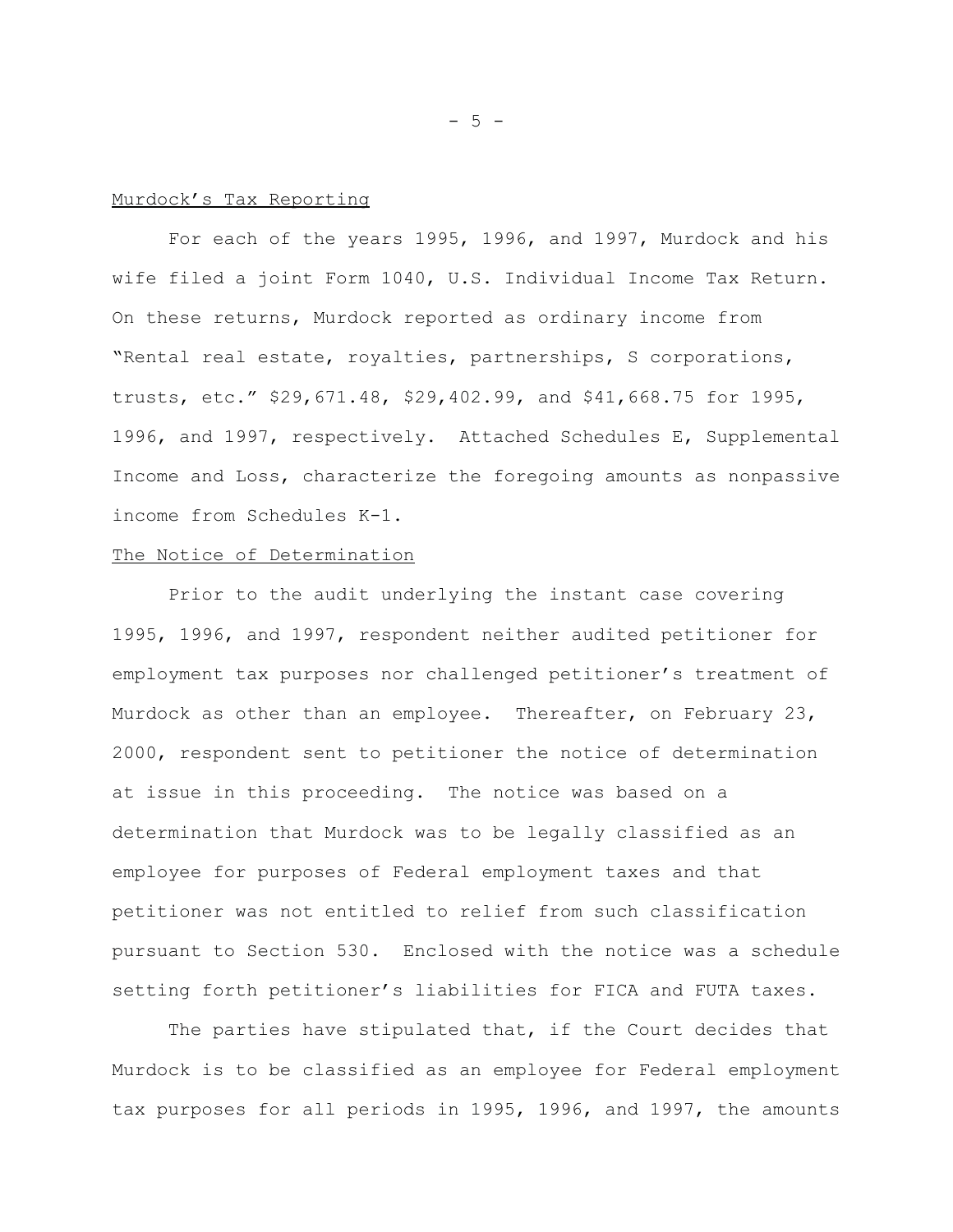of taxes due and owing are as set forth in the notice of determination. Conversely, if the Court decides that Murdock should not be classified as an employee for any of the periods in issue, the parties agree that petitioner owes no employment taxes.

#### ULTIMATE FINDINGS OF FACT

Murdock, as president of petitioner, performed more than minor services and received remuneration therefor.

Petitioner did not have a reasonable basis for failing to treat Murdock as an employee during the years in issue.

#### OPINION

## I. Statutory and Regulatory Provisions

# A. Subtitle C of the Internal Revenue Code

Subtitle C of the Internal Revenue Code governs payment of employment taxes. In particular, sections 3111 and 3301 impose taxes on employers under FICA (pertaining to Social Security) and FUTA (pertaining to unemployment), respectively, based on wages paid to employees. The term "wages" as used in these statutes generally encompasses "all remuneration for employment". Secs. 3121(a), 3306(b). "Employee" is defined for purposes of FICA taxes in section  $3121(d)$ , and, with modifications not germane here, section 3306(i) makes this definition applicable for purposes of FUTA taxes as well. Section 3121(d) provides: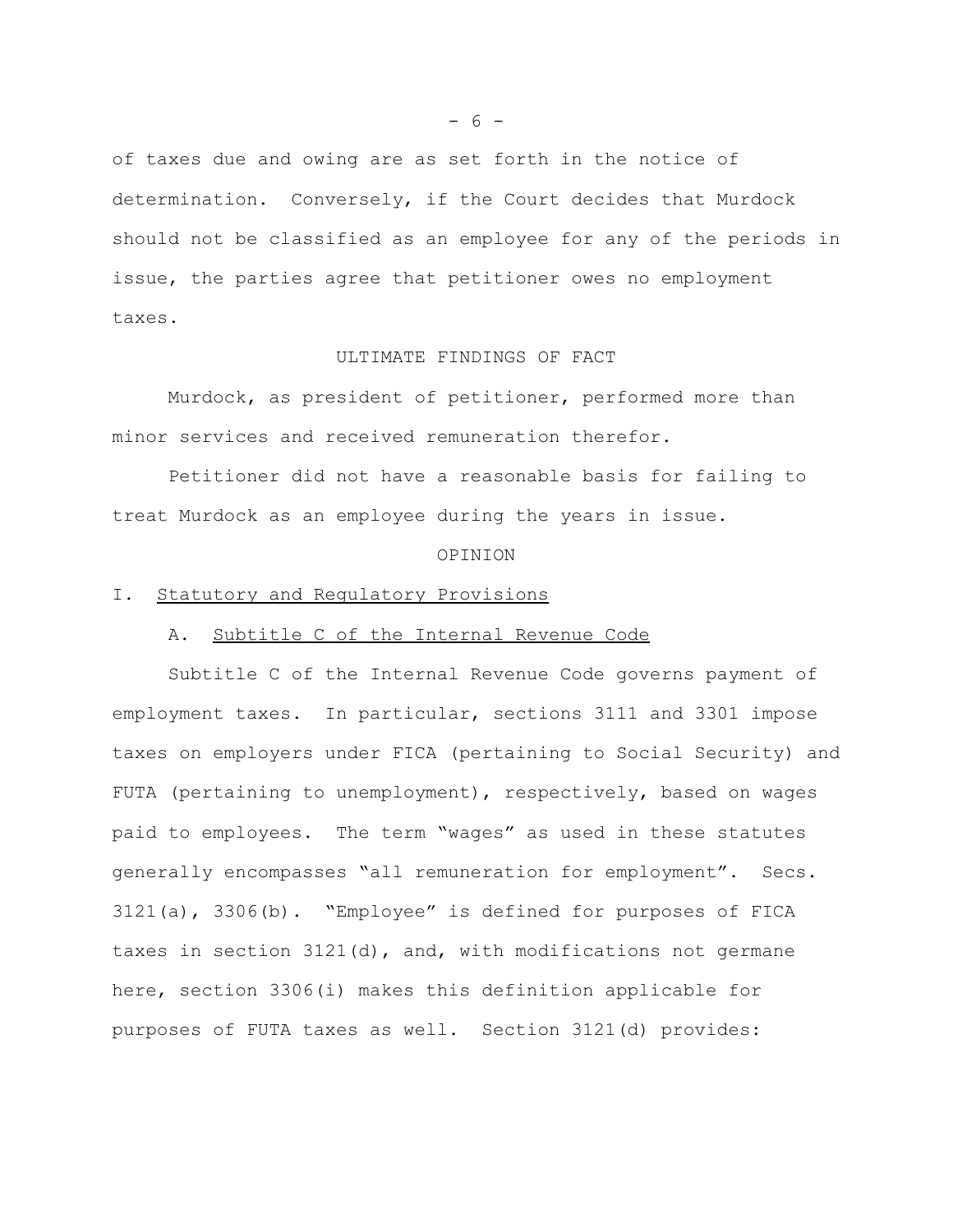SEC. 3121(d). Employee.--For purposes of this chapter, the term "employee" means--

(1) any officer of a corporation; or

(2) any individual who, under the usual common law rules applicable in determining the employer-employee relationship, has the status of an employee; or

(3) any individual (other than an individual who is an employee under paragraph (1) or (2)) who performs services for remuneration for any person--

(A) as an agent-driver or commissiondriver \* \* \*;

(B) as a full-time insurance salesman;

(C) as a home worker  $* * *$ ; or

(D) as a traveling or city salesman \* \* \* \* \*

\* \* \* [under specified conditions]; or

(4) any individual who performs services that are included under an agreement entered into pursuant to section 218 of the Social Security Act.

Regulations promulgated under section 3121(d) clarify the scope of the inclusion in paragraph (1) for corporate officers,

as follows:

Generally, an officer of a corporation is an employee of the corporation. However, an officer of a corporation who as such does not perform any services or performs only minor services and who neither receives nor is entitled to receive, directly or indirectly, any remuneration is considered not to be an employee of the corporation.  $* * *$  [Sec. 31.3121(d) -1(b), Employment Tax Regs.]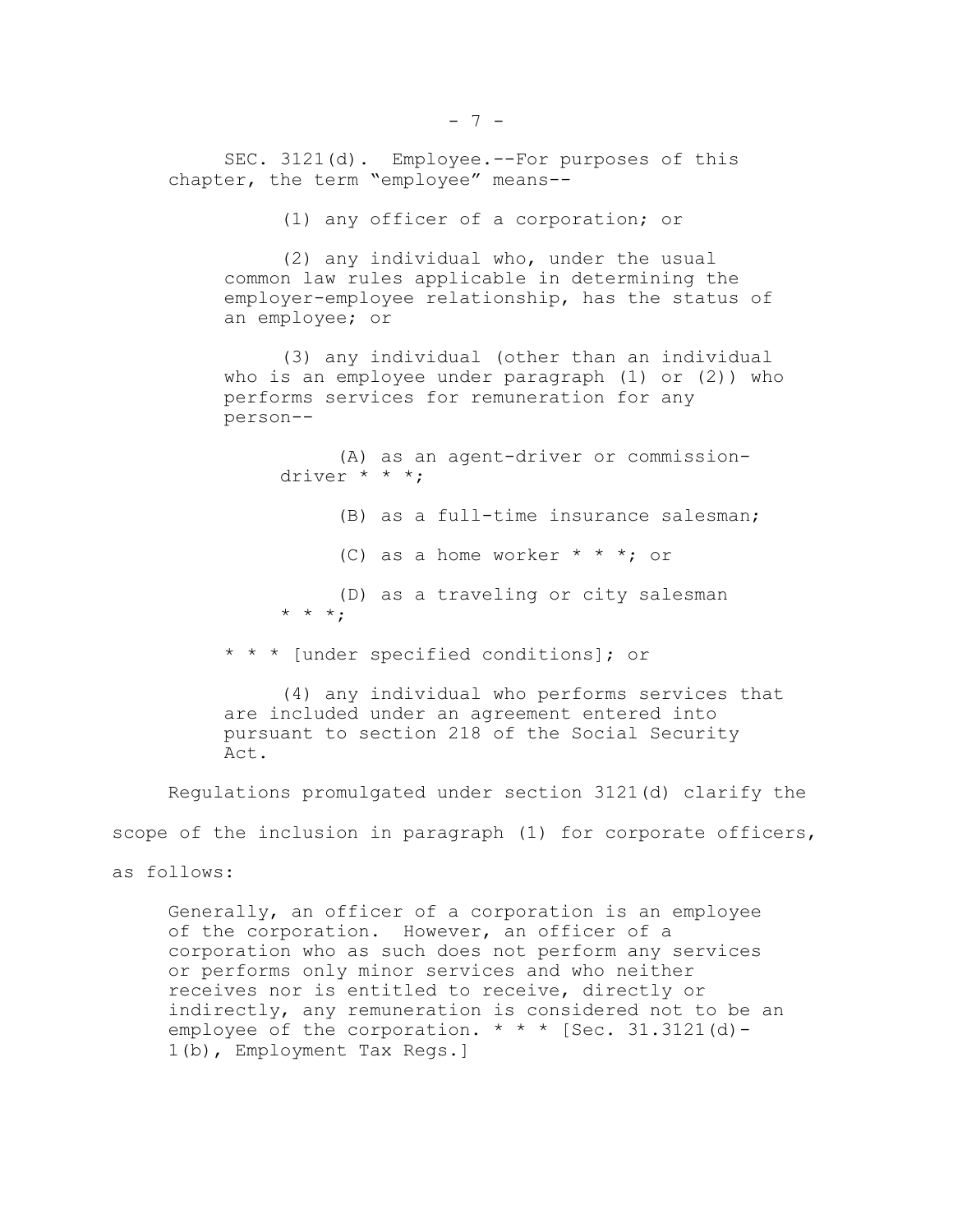Identical language is also included in regulations promulgated under section 3306. Sec. 31.3306(i)-1(e), Employment Tax Regs.

#### B. Section 530 of the Revenue Act of 1978

Section 530 operates in enumerated circumstances to afford relief from employment tax liability, notwithstanding the actual relationship between the taxpayer and the individual performing services. The statute provides, in part:

SEC. 530. CONTROVERSIES INVOLVING WHETHER INDIVIDUALS ARE EMPLOYEES FOR PURPOSES OF THE EMPLOYMENT TAXES.

(a) Termination of Certain Employment Tax Liability.--

(1) In general.--If--

(A) for purposes of employment taxes, the taxpayer did not treat an individual as an employee for any period, and

(B) in the case of periods after December 31, 1978, all Federal tax returns (including information returns) required to be filed by the taxpayer with respect to such individual for such period are filed on a basis consistent with the taxpayer's treatment of such individual as not being an employee, then, for purposes of applying such taxes for such period with respect to the taxpayer, the individual shall be deemed not to be an employee unless the taxpayer had no reasonable basis for not treating such individual as an employee.

(2) Statutory standards providing one method of satisfying the requirements of paragraph (1).-- For purposes of paragraph (1), a taxpayer shall in any case be treated as having a reasonable basis for not treating an individual as an employee for a period if the taxpayer's treatment of such individual for such period was in reasonable reliance on any of the following: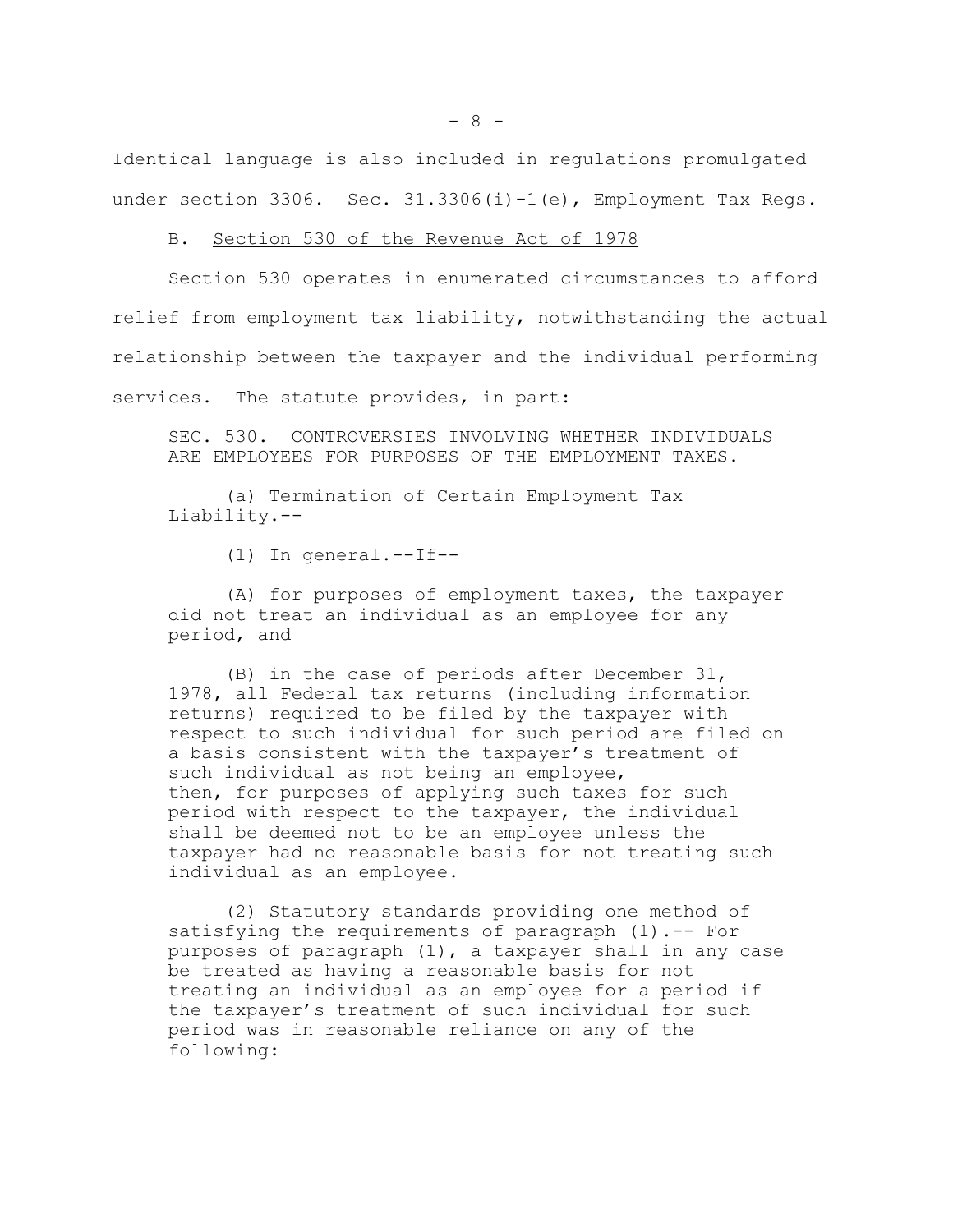(A) judicial precedent, published rulings, technical advice with respect to the taxpayer, or a letter ruling to the taxpayer;

(B) a past Internal Revenue Service audit of the taxpayer in which there was no assessment attributable to the treatment (for employment tax purposes) of the individuals holding positions substantially similar to the position held by this individual; or

(C) long-standing recognized practice of a significant segment of the industry in which such individual was engaged.

In specified circumstances, Section 530(e)(4) places the burden of proof on the Commissioner with respect to certain issues under Section 530, but this provision does not affect our analysis here. Section 530(e)(4) applies only to periods after December 31, 1996, so has no bearing on petitioner's liabilities for 1995 and 1996. Small Business Job Protection Act of 1996, Pub. L. 104-188, sec. 1122(b)(3), 110 Stat. 1767. For subsequent periods, a taxpayer desiring to take advantage of Section 530(e)(4) first must establish a prima facie case that it was reasonable not to treat an individual as an employee and must have fully cooperated with the Secretary. Because, as explained in detail below, petitioner did not establish a prima facie case that its treatment of Murdock was reasonable, the burden of proof remains on petitioner with respect to 1997 as well.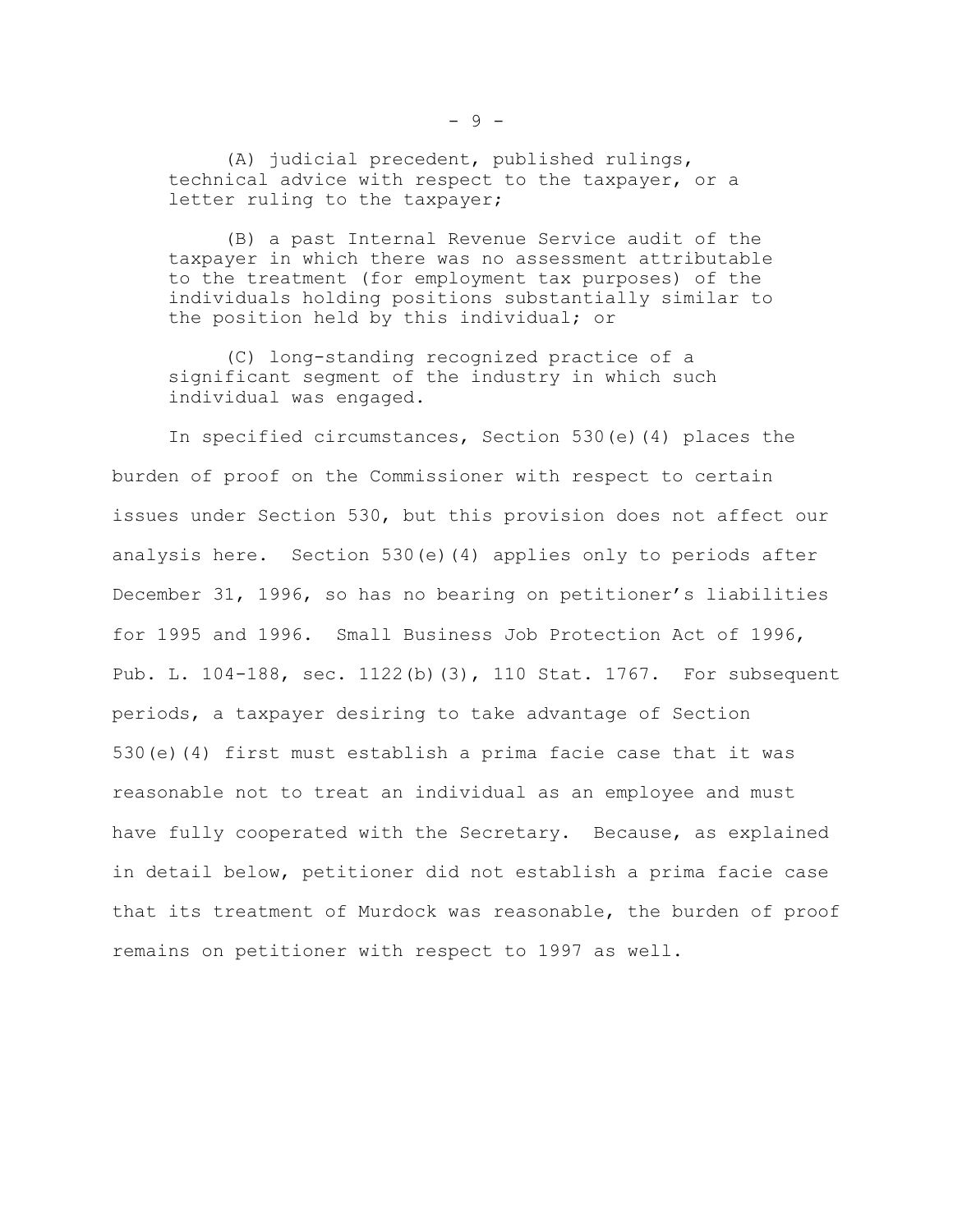$-10 -$ 

# II. Classification of Murdock for Employment Tax Purposes

# A. Status Under FICA and FUTA Provisions

In contending that Murdock should not be classified as an employee under the FICA and FUTA provisions of the Internal Revenue Code, petitioner focuses on Murdock's status as an S corporation shareholder and alleged lack of status as a common law employee. We briefly address these contentions seriatim.

## 1. Contentions Regarding S Corporation Shareholders

Petitioner cites sections 1366, 1372, and 6037(c) and Durando v. United States, 70 F.3d 548 (9th Cir. 1995), presumably in support of an argument that S corporation shareholders should not be deemed employees. Sections 1366 and 6037(c) generally require that income items of S corporations be passed through to shareholders on a pro rata basis and reported by such shareholders in a manner consistent with treatment on the corporate return. These rules, however, pertain to calculation of income tax liability under subtitle A and have no bearing on computation of Federal employment taxes. Veterinary Surgical Consultants, P.C. v. Commissioner, 117 T.C. 141, 145 (2001), affd. sub nom. Yeagle Drywall Co. v. Commissioner, 54 Fed. Appx. 100 (3d Cir. 2002). Furthermore, an employer cannot by the expedient of characterizing moneys paid in remuneration for services as distributions of net income, rather than as wages, avoid FICA and FUTA liabilities. Id. at 145-146. Thus, as in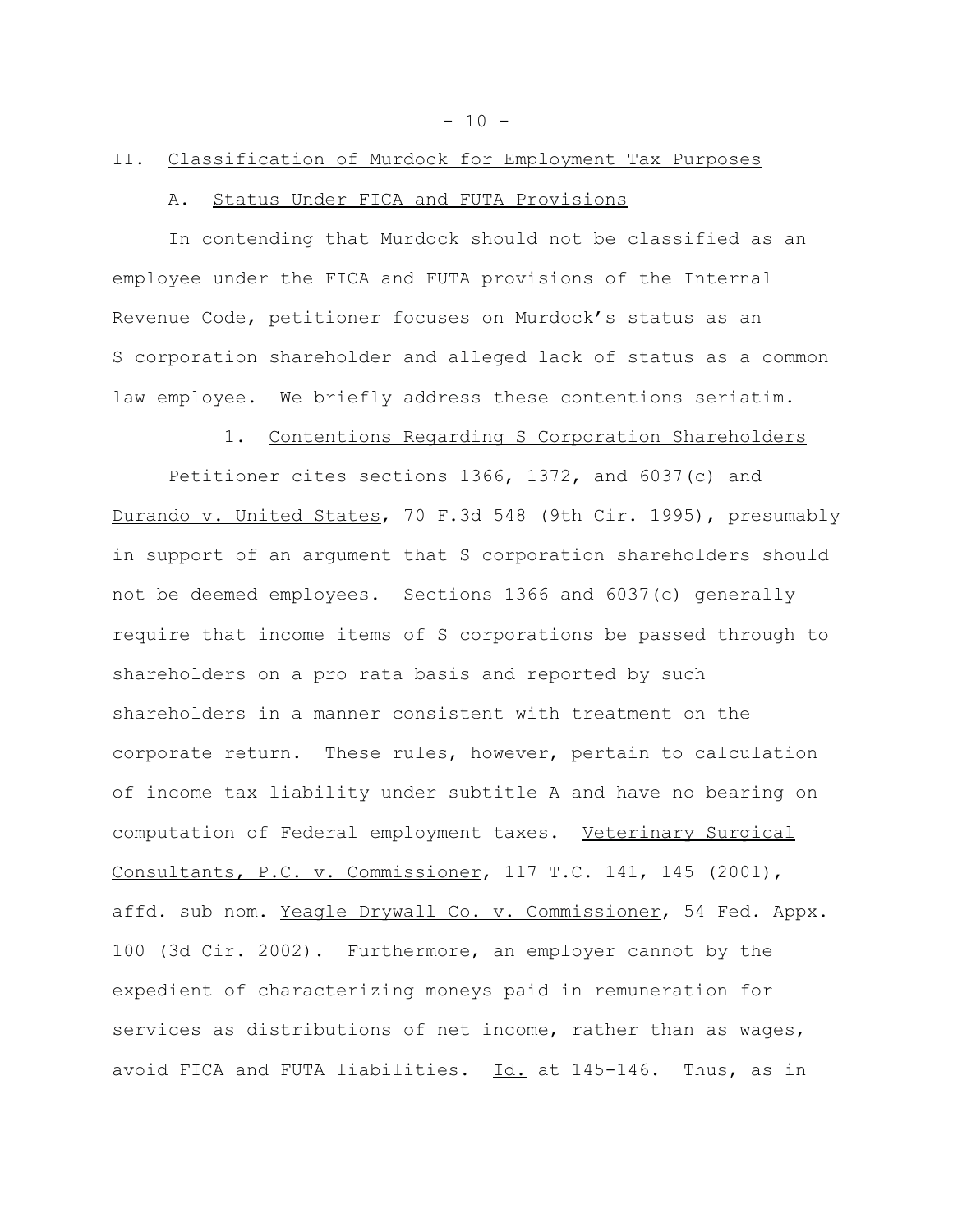Veterinary Surgical Consultants, P.C. v. Commissioner, supra at 145-146, and Joseph M. Grey Pub. Accountant, P.C. v. Commissioner, 119 T.C. 121, 128 (2002), we reject any suggestion that petitioner's passing through of its net income to Murdock precludes the finding of an employer-employee relationship between petitioner and Murdock. We likewise reject as not germane to the question before us petitioner's reliance on section 1372, addressing fringe benefits under subtitle A, and the reference to that statute in Durando v. United States, supra at 551. See Veterinary Surgical Consultants, P.C. v. Commissioner, supra at 147-148, 150.

2. Contentions Regarding Common Law Employment

Petitioner contends that "employee" as used throughout section 3121(d) must be construed in a manner consistent with its use in section  $3121(d)(2)$ , such that the usual common law rules for determining existence of an employer-employee relationship are to be taken into account. In support of this position, petitioner quotes the following passage from Tex. Carbonate Co. v. Phinney, 307 F.2d 289, 291-292 (5th Cir. 1962):

The statutory definition of "employees" as including officers of a corporation will not be so construed as to mean that an officer is an employee per se. Only such officers as work for it in fact are to be so included and, in determining whether an officer is an employee within the meaning of the statutes the usual employer-employee tests are to be applied. \* \* \*

 $- 11 -$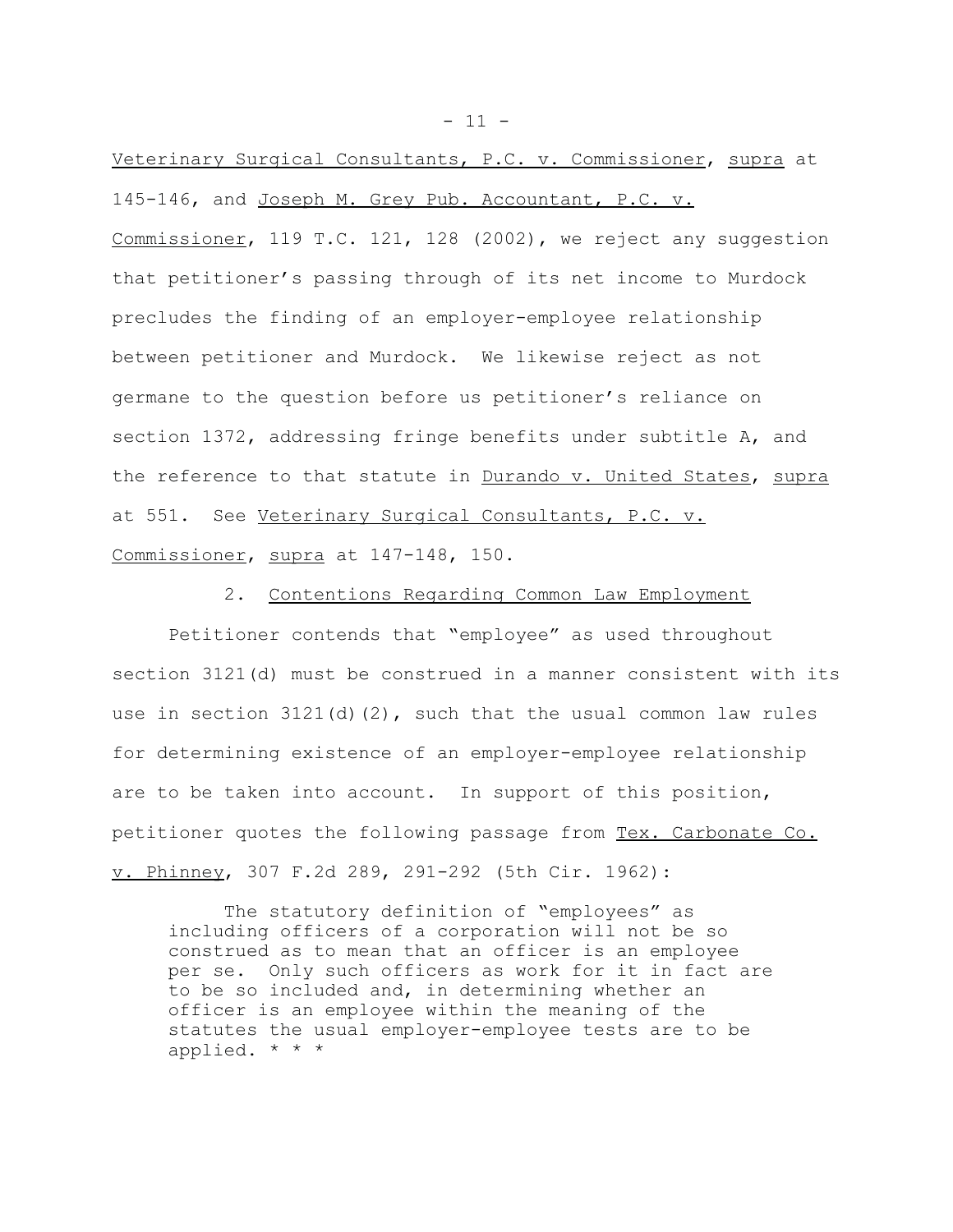Petitioner further emphasizes that common law focuses on whether the alleged employer held the right to control the details of the work performed by the individual and argues that petitioner did not exercise control over Murdock during any part of 1995, 1996, or 1997. There exist, however, at least two fatal defects in petitioner's arguments in this regard.

First, from the standpoint of statutory construction, the premise underlying petitioner's position finds no support either in the structure of the text or in the Tex. Carbonate Co. v. Phinney, supra, decision. Section 3121(d) is written in the disjunctive, with each of the four paragraphs expressly separated from the next by "or". Accordingly, each paragraph affords a separate and independent basis for deeming one engaged to perform services an employee. Individuals described in paragraphs (1), (3), and (4) of section 3121(d) are therefore frequently referred to as "statutory" employees, subject to FICA and FUTA regardless of their status under common law. See Joseph M. Grey Pub. Accountant, P.C. v. Commissioner, supra at 126.

Moreover, Tex. Carbonate Co. v. Phinney, supra, is not authority to the contrary. Significant regulatory and statutory developments have occurred since the years in issue in that case. Given that sections  $31.3121(d) - 1(b)$  and  $31.3306(i) - 1(e)$ , Employment Tax Regs., were promulgated after those years and that the FUTA definition of "employee" then in effect appears to have

 $- 12 -$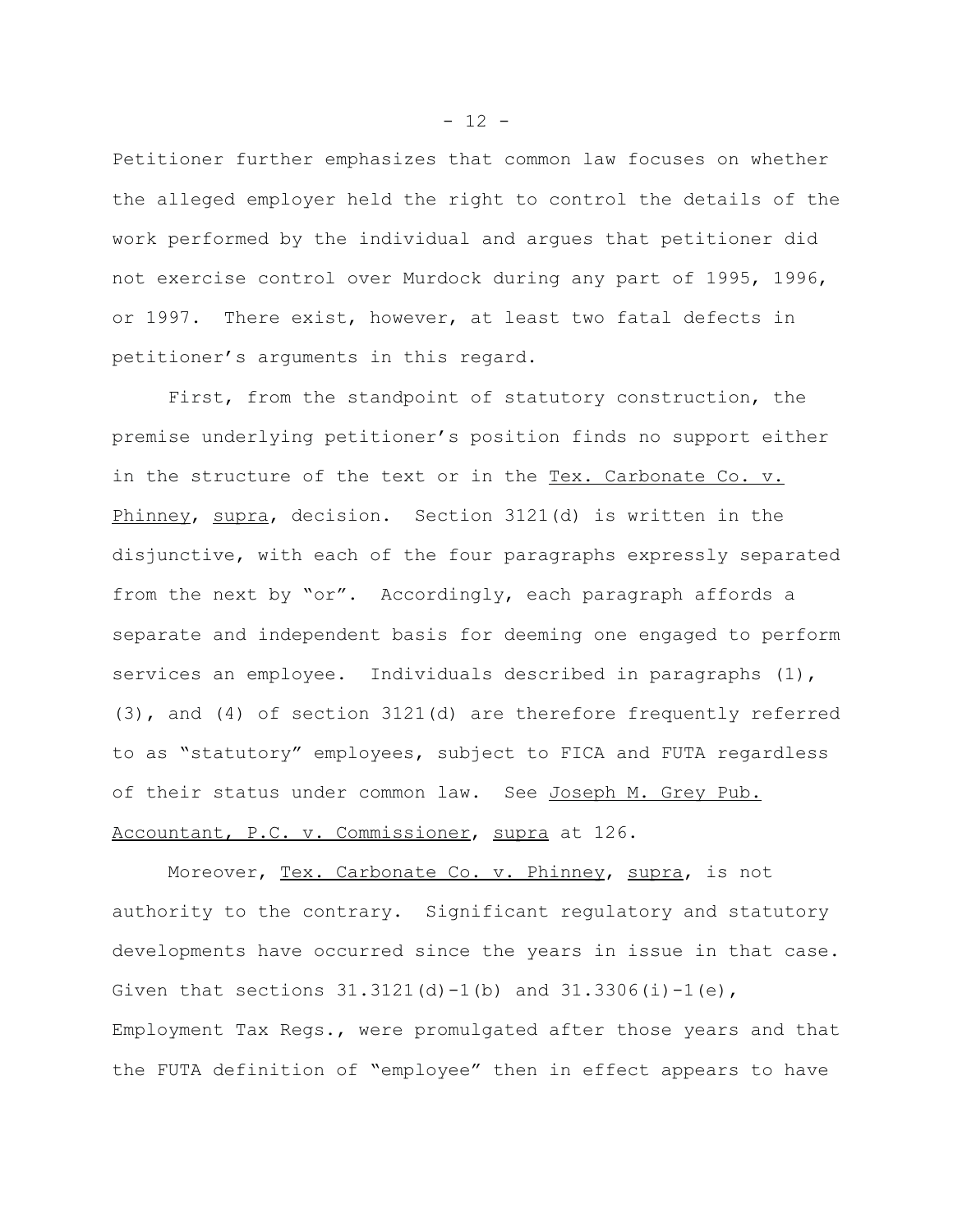contemplated a corporate officer who could be an independent contractor under common law, see, e.g., sec. 1607(i), I.R.C. 1939, the Court of Appeals' statements concerning common law rules "may no longer be relevant." Joseph M. Grey Pub. Accountant, P.C. v. Commissioner, supra at 128 n.4. The opinion in Tex. Carbonate Co. v. Phinney, supra at 291, recognized that, regardless of the test purportedly being applied, "such officers as work for  $* * *$  [a corporation] in fact" are included as employees. The court also addressed the impact of an alleged absence of control in that case, as follows:

Even though an absence of control is shown, and this as we have noted has not been done, the force of the factor is diminished to near de minimis by the fact that \* \* \* [the service provider] himself was a member of the Board of Directors, a Vice President, and the executive of the Company in charge of its sales and the development of its markets.  $\star \star \tilde{\star}$  [Id. at 292.]

Hence, critical components of the analysis in Tex. Carbonate Co. v. Phinney, supra, are consistent with the current regulatory approach to officers and contrary to petitioner's position.

Second, from a factual standpoint, even if the common law control factor were pertinent to our evaluation, petitioner has failed to establish a lack of control over Murdock in the performance of his services. As in Joseph M. Grey Pub. Accountant, P.C. v. Commissioner, supra at 128-129, to accept petitioner's contentions in this regard would be the equivalent of disregarding the corporate form in which Murdock chose to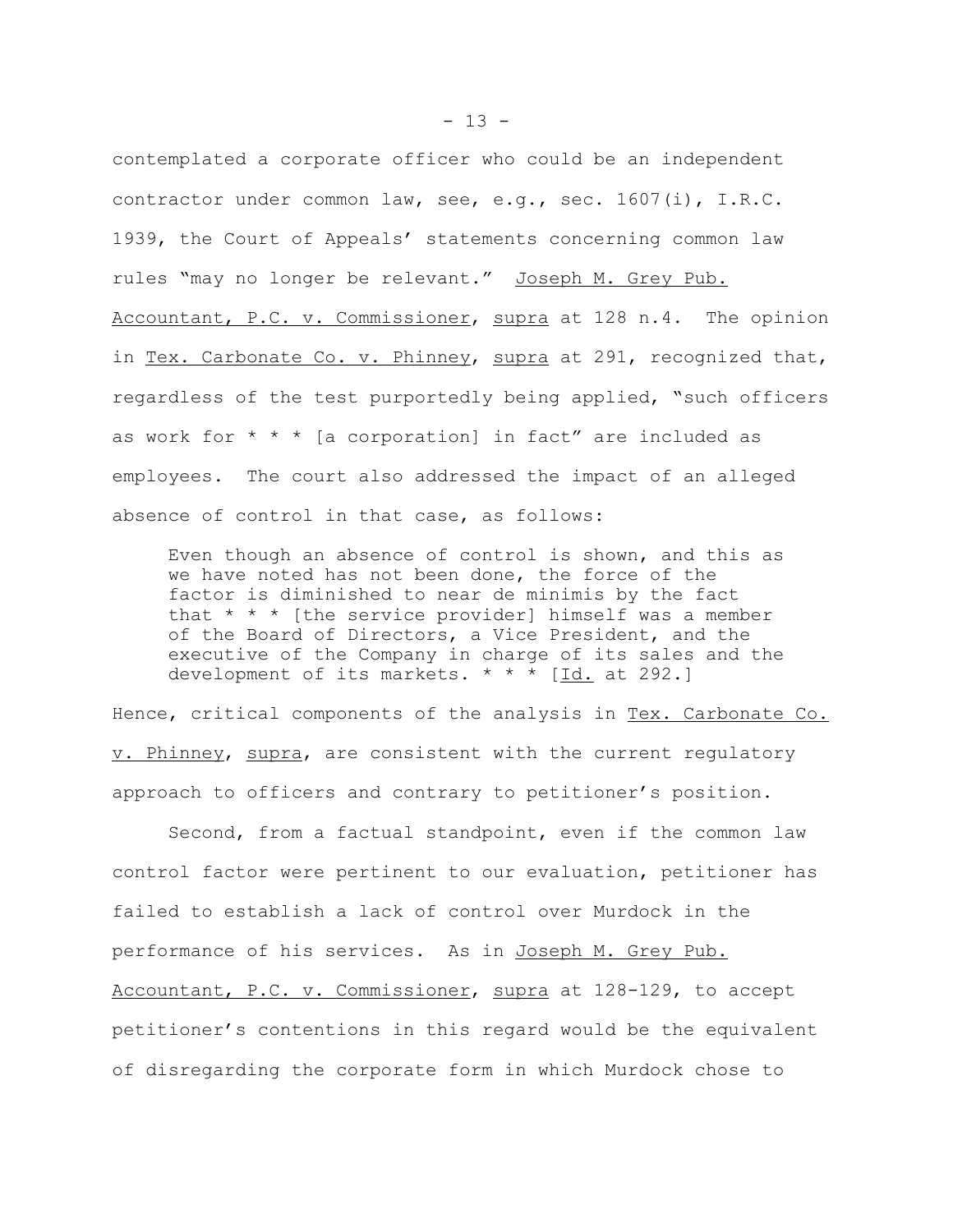conduct his business. Caselaw does not permit a taxpayer to use his or her dual role as a shareholder of and service provider to a corporation as grounds for ignoring the legal ramifications of the business construct so selected. Moline Props., Inc. v. Commissioner, 319 U.S. 436, 438-439 (1943); Joseph M. Grey Pub. Accountant, P.C. v. Commissioner, supra at 129.

## 3. Application of Section 3121(d)(1)

On the basis of the foregoing analysis, application of section 3121(d)(1) is not precluded or limited here by considerations pertaining to Murdock's status as an S corporation shareholder or under the common law. Section 3121(d)(1) and sections  $31.3121(d) - 1(b)$  and  $31.3306(i) - 1(e)$ , Employment Tax Regs., specify that corporate officers are to be classified as employees if they perform more than minor services and receive or are entitled to receive remuneration. The overwhelming weight of the evidence here shows that Murdock's activities vis-a-vis petitioner met these criteria. (Accordingly, considerations with respect to burden of proof do not affect our analysis on this point.) Murdock at all relevant times served as petitioner's president and worked for petitioner in all significant aspects of petitioner's business operations. As Murdock testified, no other person performed services for petitioner during 1995, 1996, or 1997. Murdock also obtained remuneration from petitioner as his needs arose.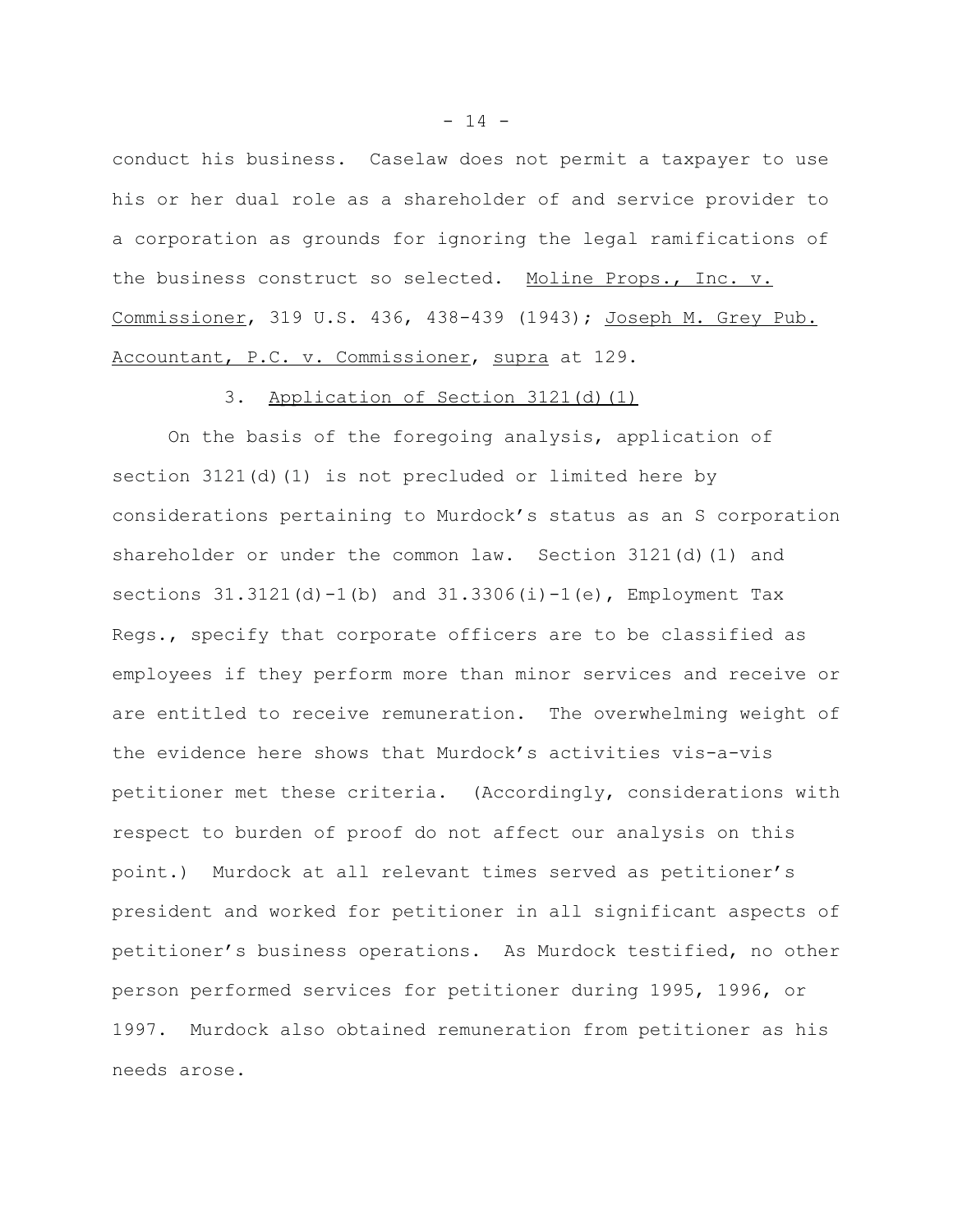Furthermore, although section 3121(d)(1) may be inapplicable to the extent that an officer performs services in some other capacity, i.e., as an independent contractor, petitioner has neither contended nor offered evidence that Murdock worked for or was engaged by petitioner in a capacity other than president. See Joseph M. Grey Pub. Accountant, P.C. v. Commissioner, 119 T.C. at 129-130; Rev. Rul. 82-83, 1982-1 C.B. 151, 152. Hence, we conclude that Murdock was an employee of petitioner for employment tax purposes, in accordance with section  $3121(d)(1)$ .

## B. Availability of Section 530 Relief

Section 530 affords relief from employment tax liability, notwithstanding an adverse classification, where the following three requirements are satisfied: (1) The taxpayer has not treated the individual, or any individual holding a substantially similar position, as an employee for any period; (2) the taxpayer has consistently treated the individual as not being an employee on all tax returns for periods after December 31, 1978; and (3) the taxpayer has a reasonable basis for not treating the individual as an employee. Sec. 530(a)(1), (3). With respect to the case at bar, respondent has conceded that petitioner meets the first of the above requirements and does not argue that petitioner fails to meet the second. Rather, the parties dispute whether petitioner had a reasonable basis for not treating Murdock as an employee.

 $- 15 -$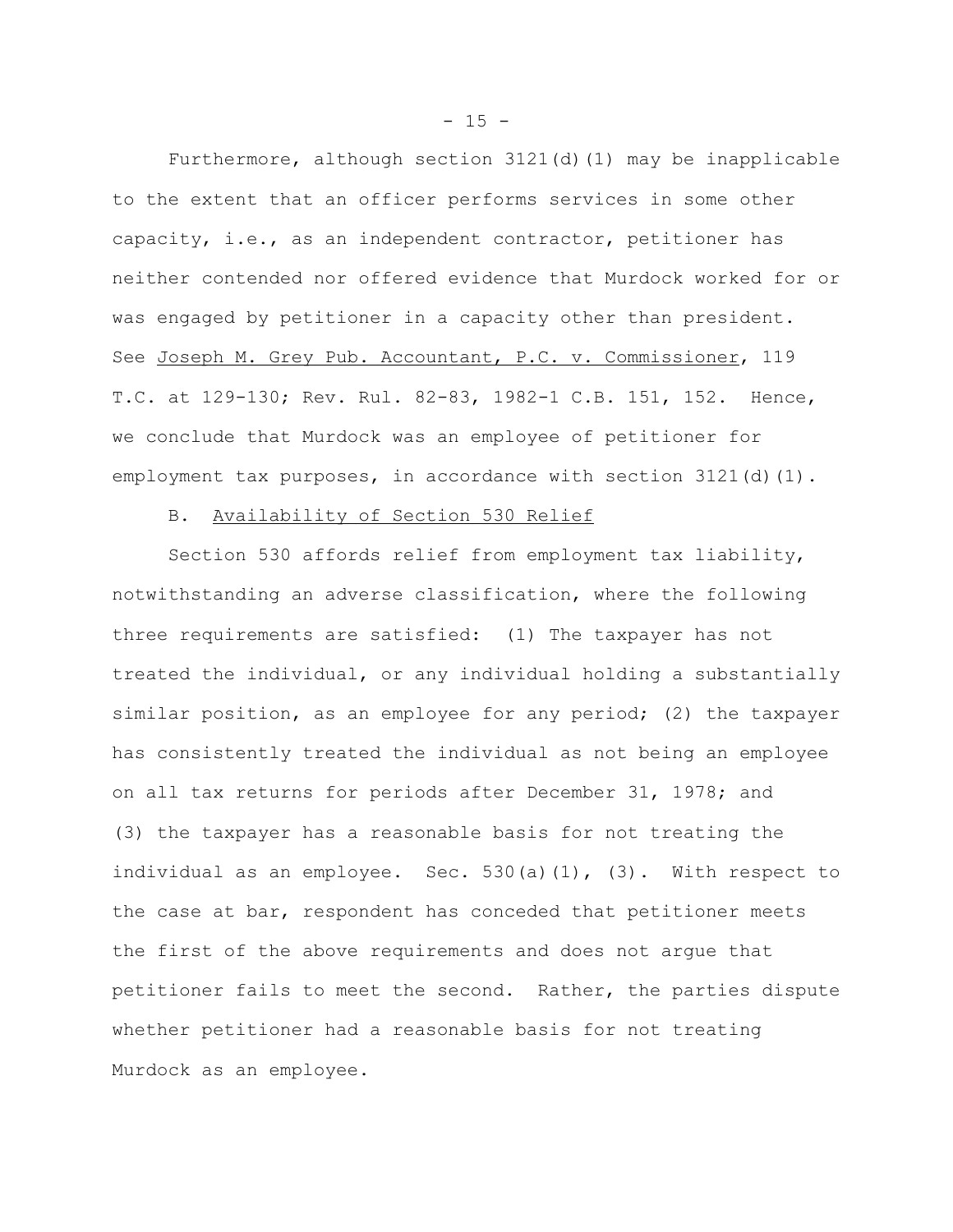Concerning the existence of a reasonable basis for purposes of Section 530(a)(1), Section 530(a)(2) sets forth three statutory safe havens. Reliance upon any of the circumstances enumerated in subparagraph (A), (B), or (C) of Section 530(a)(2) is deemed sufficient to establish the requisite reasonable basis.

Subparagraph (A) lists judicial precedent, published rulings, technical advice with respect to the taxpayer, or a letter ruling to the taxpayer. The second amended petition alleges:

For reasonable basis for Petitioner's reliance on the non-employee status of Thomas L. Murdock in reference to his services performed on behalf of Petitioner during 1995, 1996, and 1997, Petitioner asserts judicial precedent in Texas Carbonate Company v. R.L. Phinney, 307 F.2d 289 (5th Cir.), cert denied, 371 U.S. (1962); wherein that Court's opinion stated that an officer of a corporation is not an employee per se, and that an employer and employee (master and servant) relationship must exist between a corporation and an officer of the corporation, for which an officer performs services.

On brief, petitioner reiterates reliance on Tex. Carbonate Co. v. Phinney, 307 F.2d 289 (5th Cir. 1962), and cites as well to Automated Typesetting, Inc. v. United States, 527 F. Supp. 515 (E.D. Wis. 1981), in support of the premise that petitioner reasonably looked to common law control concepts in classifying Murdock.

For the reasons previously discussed, Tex. Carbonate Co. v. Phinney, supra, does not afford a reasonable basis for disregard of the explicit rules of section  $3121(d)$  (1) and sections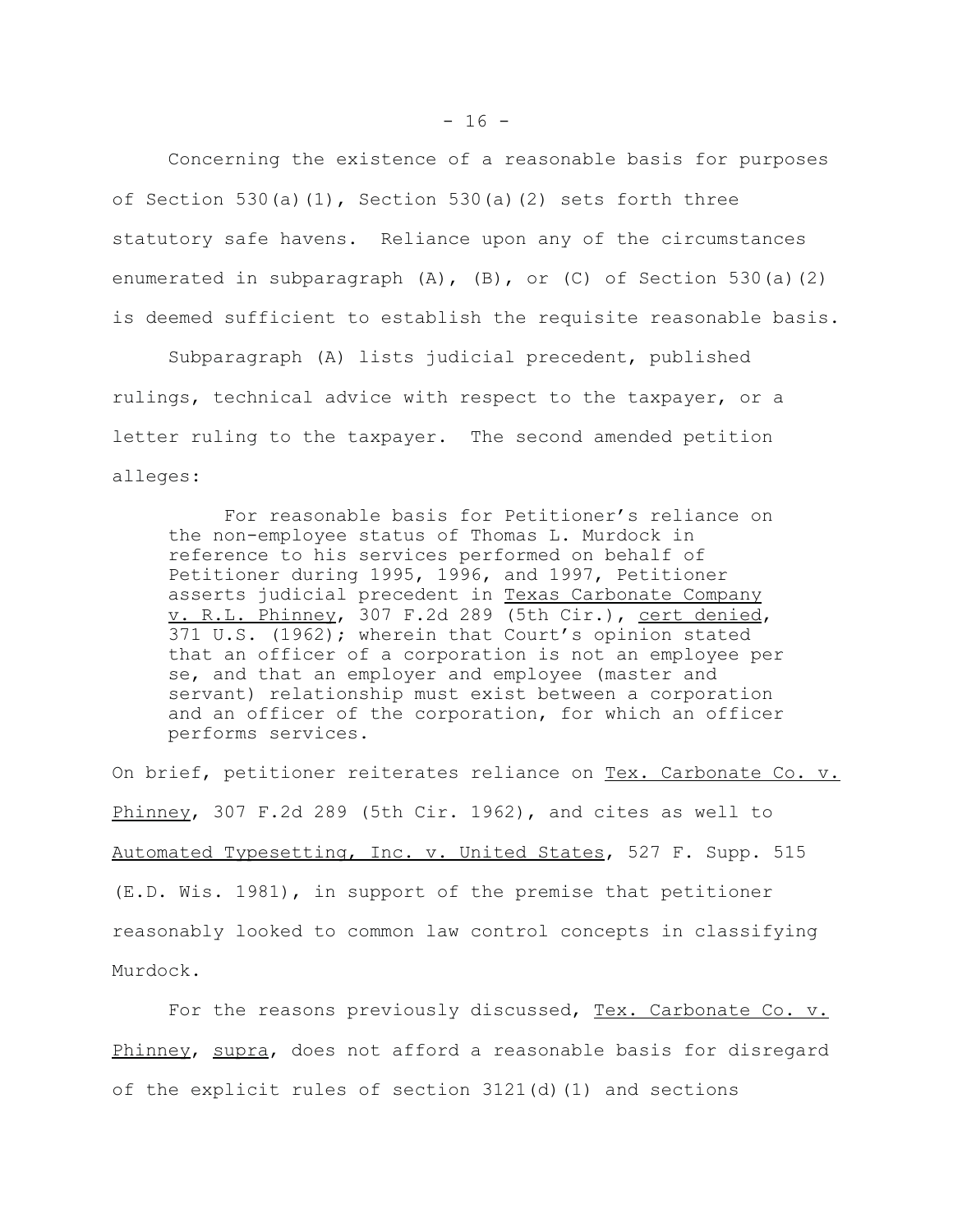$31.3121(d) - 1(b)$  and  $31.3306(i) - 1(e)$ , Employment Tax Regs. Equally unavailing in this regard is Automated Typesetting, Inc. v. United States, supra. The District Court in that case simply evaluated the employment relationship of the involved individuals both through a common law analysis and through application of the provisions relating to corporate officers. Id. at 519-522. In deciding that the individuals qualified as employees under either rubric, the court did not repudiate the statutory treatment of corporate executives. Id. at 520, 522; see also Joseph M. Grey Pub. Accountant, P.C. v. Commissioner, supra at 129 n.5.

Moreover, even if we were to assume arguendo that the cited cases could offer a reasonable basis for treating an officer as a nonemployee, petitioner has failed to establish reliance on the claimed precedent as a factual matter. To fall within the safe harbors of Section 530(a)(2), the taxpayer must have relied on the alleged authority during the periods in issue, at the time the employment decisions were being made. The statute does not countenance ex post facto justification. See 303 W. 42nd St. Enters., Inc. v. IRS, 181 F.3d 272, 277, 279 (2d Cir. 1999) (reversing and remanding because it was "unclear from the record whether  $* * *$  [the taxpayer] in fact relied on any specific industry practice in reaching its decision to treat its \* \* \* [workers] as non-employee tenants, let alone whether such reliance was reasonable"); Select Rehab, Inc. v. United States,

 $- 17 -$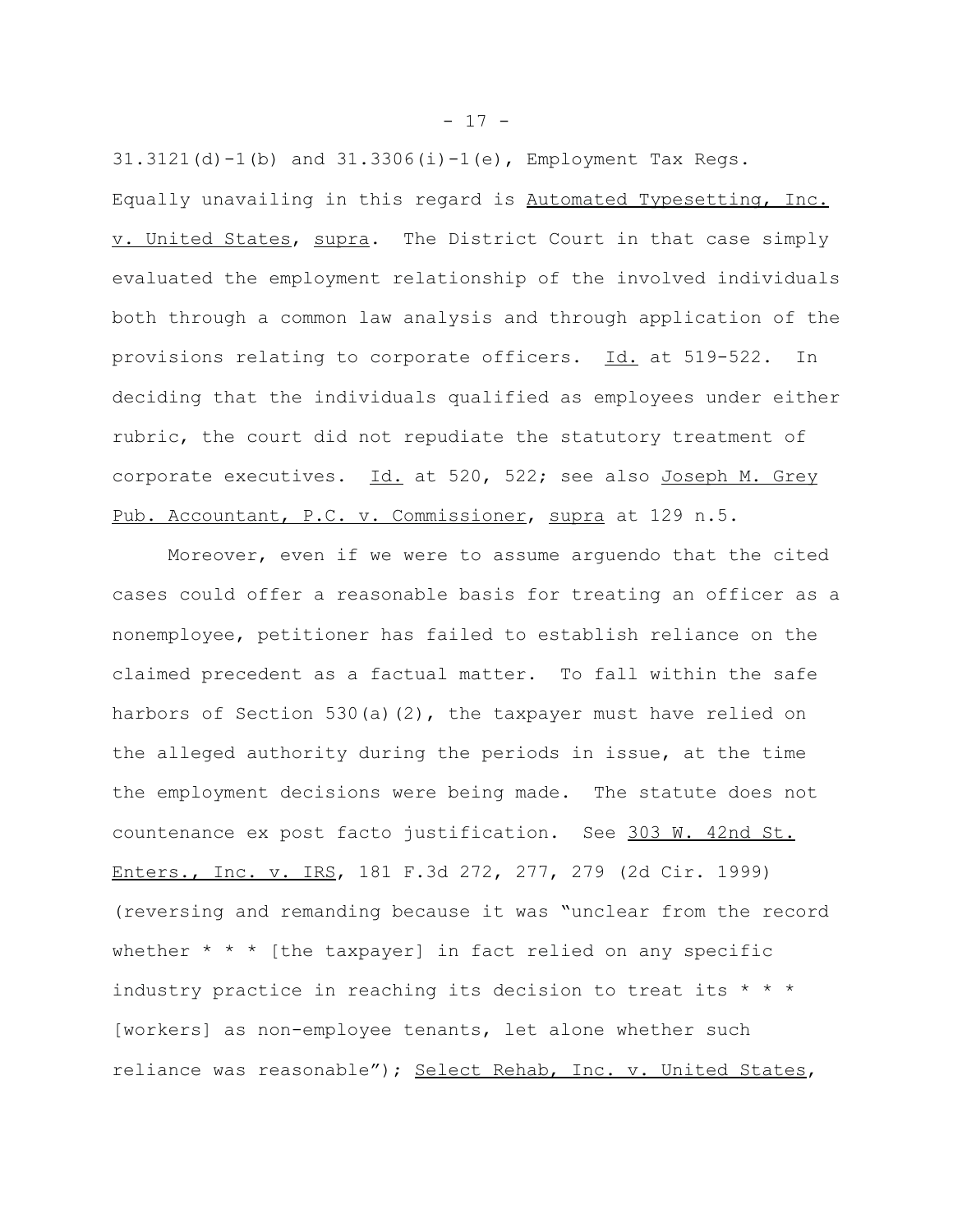205 F. Supp. 2d 376, 380 (M.D. Pa. 2002) ("The taxpayer must show that it relied upon those grounds [alleged as a reasonable basis], and that the reliance was reasonable."); W. Va. Pers. Servs., Inc. v. United States, 78 AFTR 2d 96-6600, at 96-6608, 96-2 USTC par. 50,554, at 85,919 (S.D. W. Va. 1996) ("The plain meaning of section 530(a)(2) is that only evidence known to and relied upon by the taxpayer is relevant. Facts that are learned after the incorrect treatment of the employees  $* * *$  are not facts that a taxpayer relied upon in making its original decision regarding how to treat its employees.").

Until shortly before trial, petitioner did not purport to rely on Section 530 or the bases described therein and expressly disclaimed any dependence on the statute. Petitioner's present claim of reliance is not credible. The following colloquy transpired at trial between Murdock and counsel for respondent:

Q [Counsel for respondent] Mr. Murdock are you familiar with a case, Texas Carbonate versus Phinney?

A [Murdock] No, I'm not.

Q No one ever discussed that case with you?

A No.

Petitioner proposed to call Grey, the accountant who advised petitioner and prepared petitioner's tax returns. Grey was not allowed to testify in this case because he had not been listed as a witness in petitioner's trial memorandum, in violation of this Court's Standing Pre-Trial Order. See Rule 131(b). His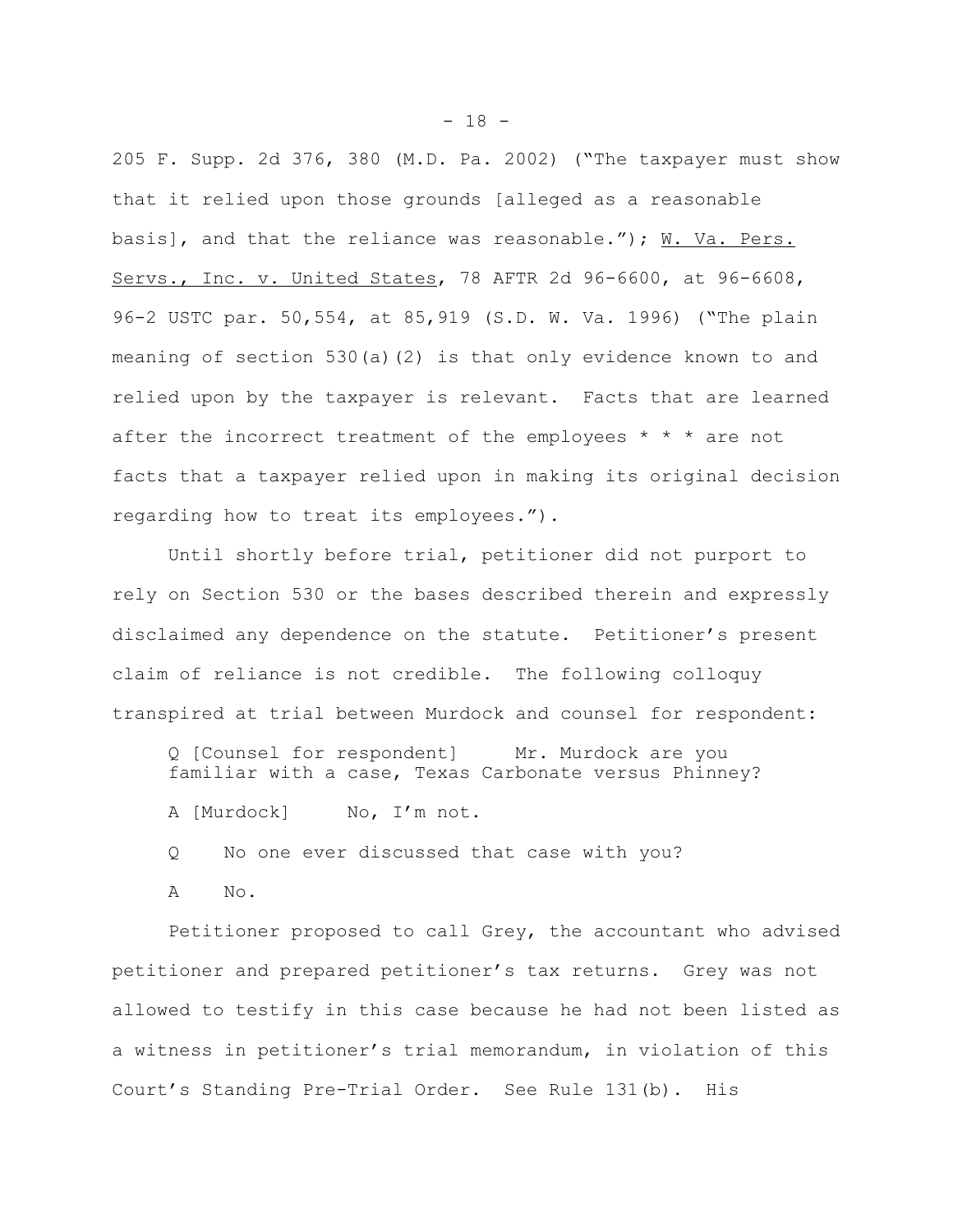testimony, in any event, would not have made a difference. See Veterinary Surgical Consultants, P.C. v. Commissioner, T.C. Memo. 2003-48 (where Grey testified that he was unaware of the Tex. Carbonate Co. v. Phinney, supra, case until posttrial briefing, during the fall of 2001, in Joseph M. Grey Pub. Accountant, P.C. v. Commissioner, 119 T.C. 121 (2002)). Petitioner failed to establish that it relied on judicial precedent or, for that matter, on any of the other sources specified in Section 530(a)(2)(A). Accordingly, we conclude that subparagraph  $(A)$ does not aid petitioner here.

The same result obtains with respect to subparagraphs (B) and (C). The parties have stipulated that respondent did not audit petitioner for employment tax purposes prior to the examination underlying the present case. Petitioner therefore cannot show reliance on a past audit under Section 530(a)(2)(B). Likewise, petitioner has adduced no evidence of conventions in the siding and remodeling industry to establish longstanding industry practice under Section 530(a)(2)(C). The safe havens of Section 530(a)(2) are therefore inapplicable on the record before us.

In seeking to establish a reasonable basis for Murdock's treatment apart from the safe havens, petitioner quotes the following definition of "employment status" in Section 530(c)(2): "The term 'employment status' means the status of an individual,

 $- 19 -$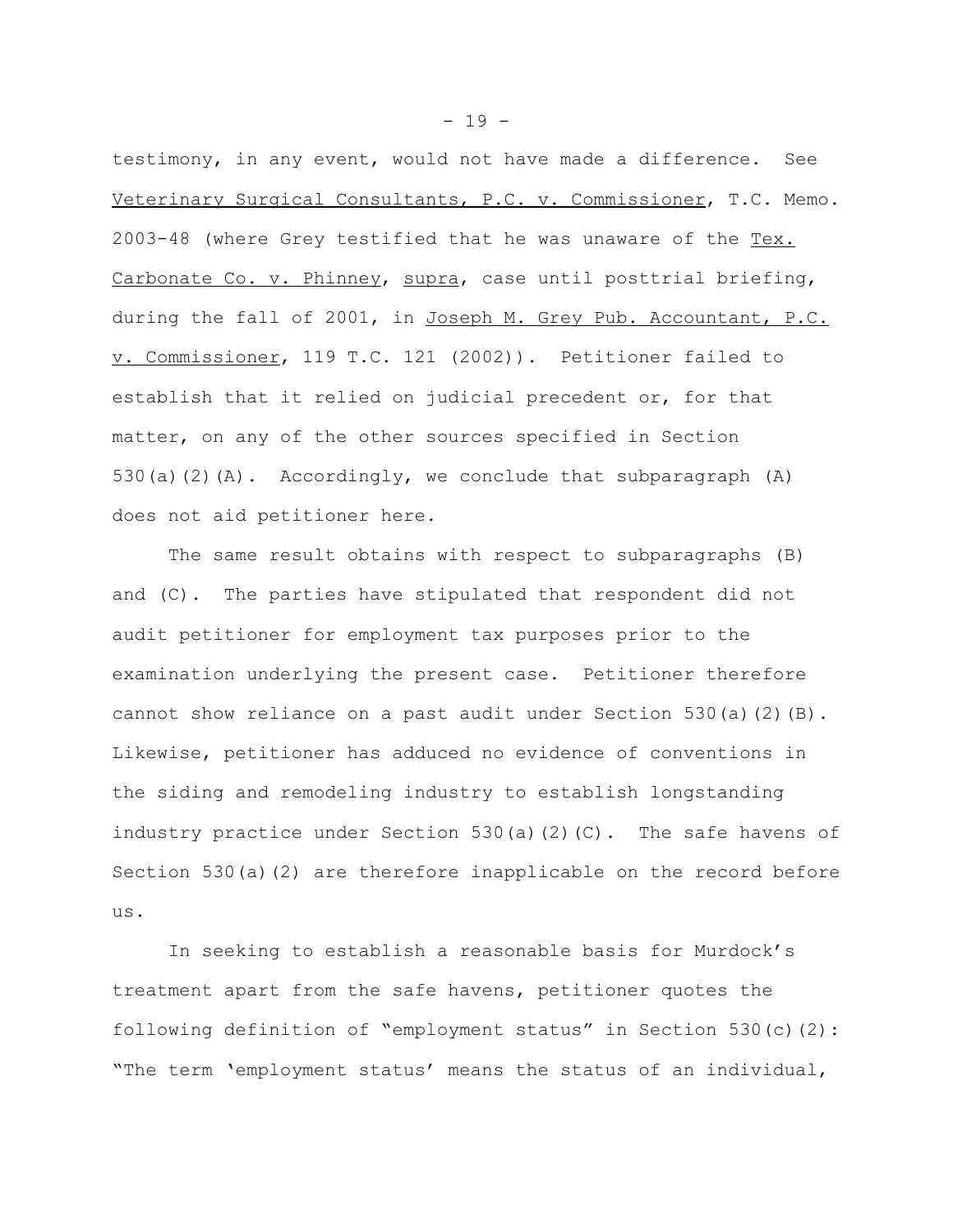under the usual common law rules applicable in determining the employer-employee relationship, as an employee or as an independent contractor (or other individual who is not an employee)." Petitioner apparently believes that the purported lack of common law control makes its treatment of Murdock reasonable within the meaning of Section 530 and that the above definition supports this view.

Again, however, petitioner's approach is contrary to controlling statutes and to the facts of this case. As a matter of construction, Section 530(c)(2) defines employment status for purposes of certain provisions of Section 530 not germane here. It does not purport to override or interpret the definition of "employee" in section 3121(d) and related regulations. Hence, Section 530(c)(2) does not render it rational for petitioner to have ignored the statutory mandate regarding corporate officers and to have taken a position that was not otherwise supported by authority. Petitioner also does not claim in actuality to have relied on Section 530(c)(2) in deciding not to treat Murdock as an employee in 1995, 1996, or 1997. We conclude and have found as a fact that petitioner did not have a reasonable basis for failing to characterize Murdock as an employee. Consequently, relief from employment tax liability is not available to petitioner under Section 530.

 $-20 -$